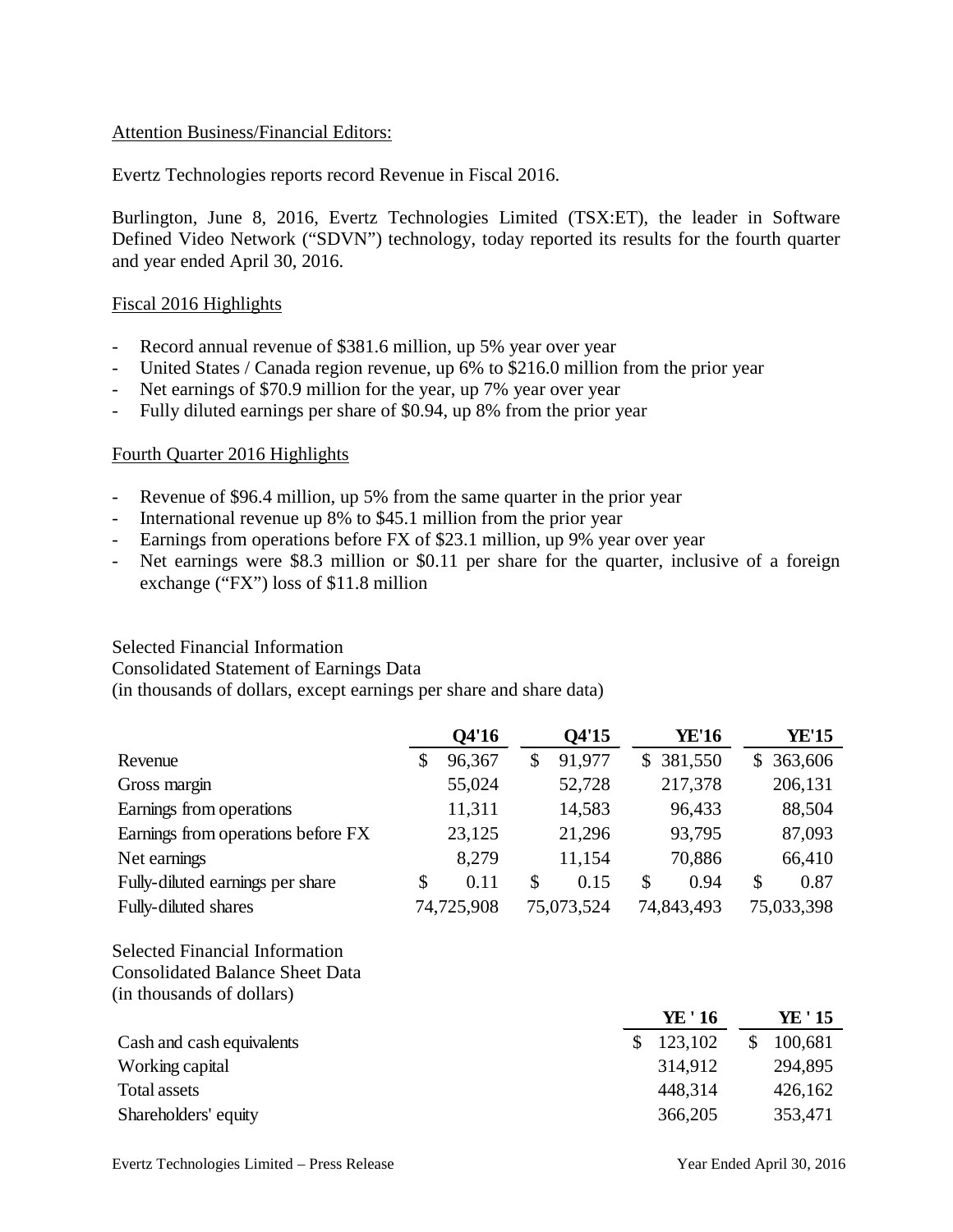# Revenue

For the quarter ended April 30, 2016, revenues were \$96.4 million as compared to revenues of \$92.0 million for the quarter ended April 30, 2015. For the quarter, revenues in the United States/Canada region were \$51.2 million as compared to \$50.0 million in the same quarter last year. The International region had revenues of \$45.1 million compared to \$41.9 million in the same quarter last year.

For the year ended April 30, 2016, sales were \$381.6 million, an increase of \$18.0 or 5% as compared to sales of \$363.6 million for the prior year. For the year, revenues in the United States/Canada region were \$216.0 million as compared to \$204.5 million in the prior year. The International region had revenues of \$165.5 million compared to \$159.2 million in the prior year.

# Gross Margin

For the quarter ended April 30, 2016 gross margin was \$55.0 million as compared to \$52.7 million in the same quarter last year. Gross margin percentage was approximately 57.1% as compared to 57.3% in the quarter ended April 30, 2015.

For the year ended April 30, 2016 gross margin was \$217.4 million as compared to \$206.1 million for the year ended April 30, 2015. Gross margin percentage was approximately 57.0% for the year ended April 30, 2016 as compared to 56.7% for the prior year.

#### **Earnings**

For the quarter ended April 30, 2016 net earnings were \$8.3 million as compared to \$11.2 million in the corresponding period last year.

For the year ended April 30, 2016 net earnings were \$70.9 million as compared to \$66.4 million in the corresponding period last year.

For the quarter ended April 30, 2016, earnings per share on a fully-diluted basis were \$0.11 as compared to \$0.15 in the corresponding period last year.

For the year ended April 30, 2016, earnings per share on a fully-diluted basis were \$0.94 as compared to \$0.87 in the same period in 2015.

#### Operating Expenses

For the quarter ended April 30, 2016 selling and administrative expenses were \$16.2 million as compared to \$15.5 million for the quarter ended April 30, 2015.

For the year ended April 30, 2016, selling and administrative expenses were \$61.0 as compared to \$58.8 million for the year ended April 30, 2015.

For the quarter ended April 30, 2016 gross research and development expenses decreased by \$0.3 million or 2% as compared to the corresponding period in 2015. Gross research and development expenses represented approximately 17.9% of revenue for the quarter ended April 30, 2016.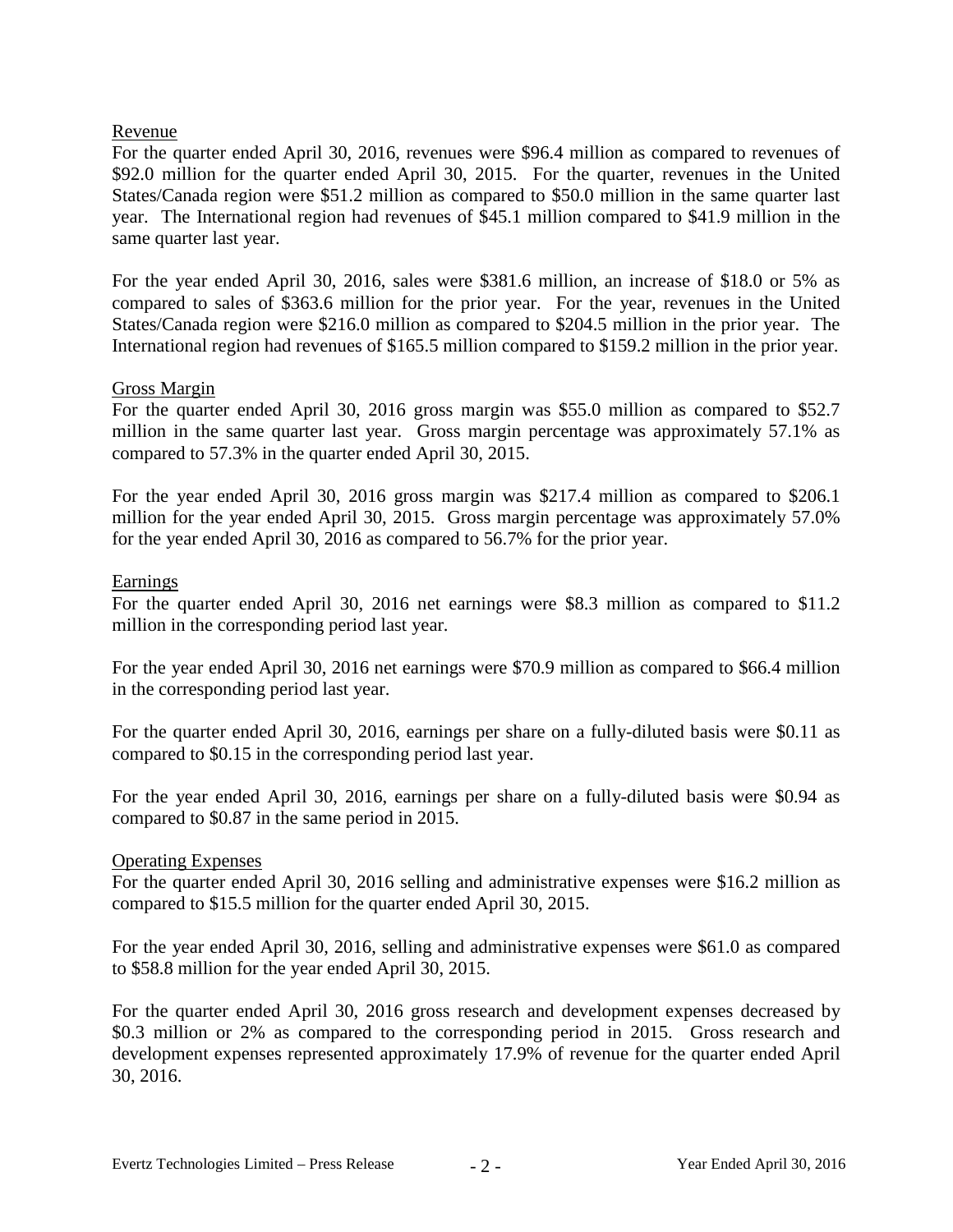For the year ended April 30, 2016 gross research and development expenses increased by \$2.6 million or 4% as compared to the prior year. Research and development expenses represented approximately 17.5% of sales.

Liquidity and Capital Resources

The Company's working capital as at April 30, 2016 was \$314.9 million as compared to \$294.9 million on April 30, 2015.

Cash and cash equivalents were \$123.1 million as at April 30, 2016 as compared to \$100.7 million on April 30, 2015.

Cash generated from operations was \$10.1 million for the quarter ended April 30, 2016 as compared to cash used of \$1.6 million for the quarter ended April 30, 2015. Before taking into account taxes and the changes in non-cash working capital and current taxes, the Company generated \$12.7 million from operations for the quarter ended April 30, 2016 compared to \$12.3 million for the same period last year.

Cash provided by operations was \$91.2 million for the 2106 fiscal year as compared to cash provided by operations of \$54.4 million for the 2015 fiscal year. Before taking into account taxes and the changes in non-cash working capital, the Company generated \$85.5 million from operations for fiscal 2016 as compared to \$78.7 million for fiscal 2015.

For the quarter, the Company used \$0.8 million in investing activities largely a result of purchases in capital assets.

For the year, the Company used \$3.9 million in investing activities, largely a result of purchases of capital assets.

For the quarter ended, the Company used cash in financing activities of \$13.2 million which was principally a result of the payment of dividends of \$13.4 million.

For the year ended April 30, 2016, the Company used cash in financing activities of \$59.4 which was principally a result of the payment of dividends of \$54.2 million and the repurchase of Capital Stock costing \$9.4 million, partially offset by the issuance of Capital Stock pursuant to the Company's Stock Option Plan of \$4.4 million.

#### Shipments and Backlog

At the end of May 2016, purchase order backlog was in excess of \$69 million and shipments during the month of May 2016 were \$21 million.

#### Dividend Declared

Evertz Board of Directors declared a regular quarterly dividend on June 8, 2016 of \$0.18 per share.

The dividend is payable to shareholders of record on June 17, 2016 and will be paid on or about June 24, 2016.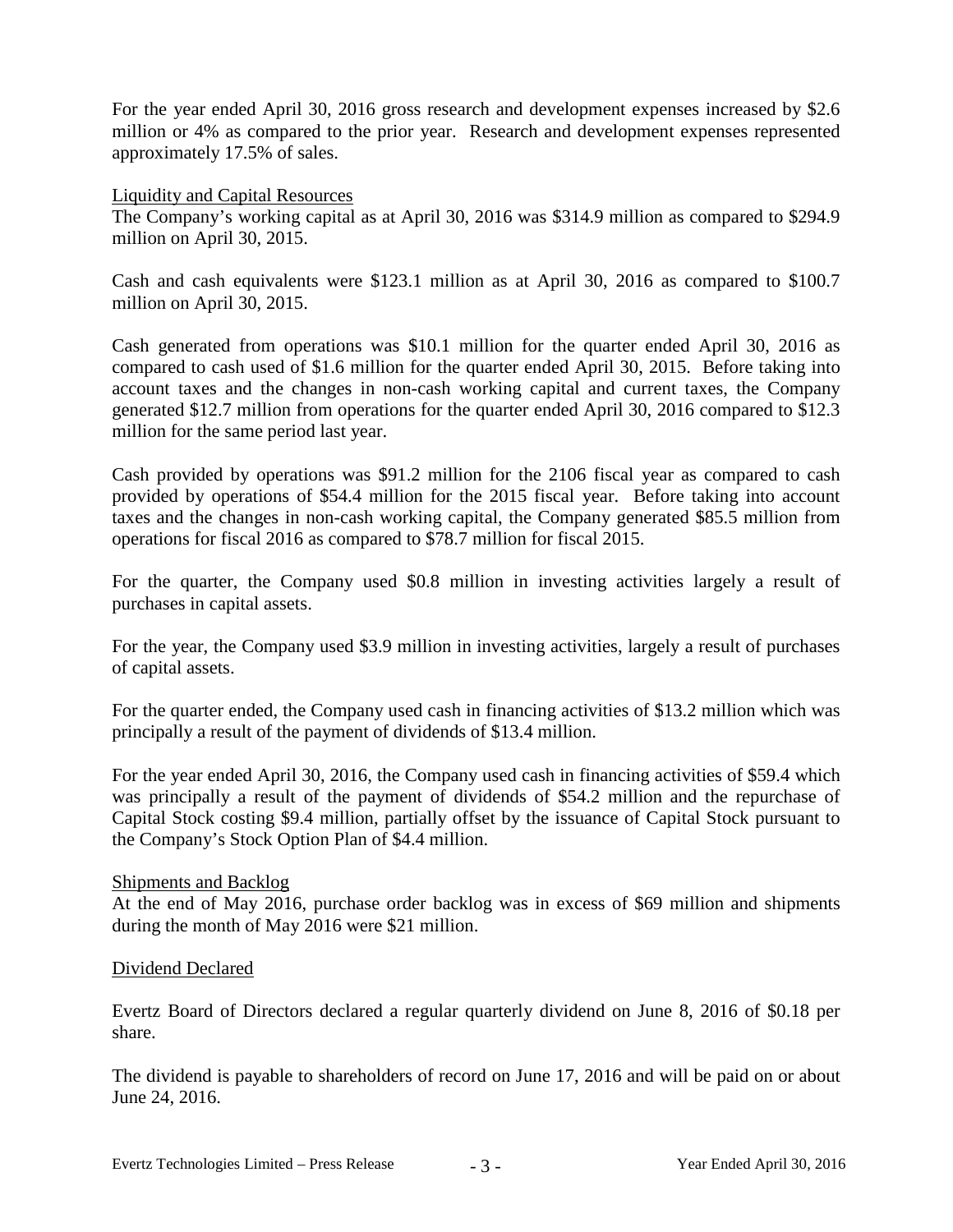# **Selected Consolidated Financial Information**

(in thousands of dollars, except earnings per share and percentages)

|                                                       | Three month periods ended<br>April 30, |         |               |         | Twelve month periods ended<br>April 30, |           |              |           |
|-------------------------------------------------------|----------------------------------------|---------|---------------|---------|-----------------------------------------|-----------|--------------|-----------|
|                                                       |                                        | 2016    |               | 2015    |                                         | 2016      |              | 2015      |
| Revenue                                               | $\mathbb{S}$                           | 96,367  | $\mathbb{S}$  | 91,977  | \$                                      | 381,550   | $\mathbb{S}$ | 363,606   |
| Cost of goods sold                                    |                                        | 41,343  |               | 39,249  |                                         | 164,172   |              | 157,475   |
| Gross margin                                          |                                        | 55,024  |               | 52,728  |                                         | 217,378   |              | 206,131   |
| Gross margin %                                        |                                        | 57.1%   |               | 57.3%   |                                         | 57.0%     |              | 56.7%     |
| Expenses                                              |                                        |         |               |         |                                         |           |              |           |
| Selling and administrative                            |                                        | 16,236  |               | 15,526  |                                         | 60,986    |              | 58,833    |
| General                                               |                                        | 1,460   |               | 1,368   |                                         | 6,200     |              | 6,136     |
| Research and development                              |                                        | 17,284  |               | 17,623  |                                         | 66,892    |              | 64,332    |
| Investment tax credits                                |                                        | (3,081) |               | (3,085) |                                         | (10, 495) |              | (10, 263) |
| Foreign exchange loss (gain)                          |                                        | 11,814  |               | 6,713   |                                         | (2,638)   |              | (1,411)   |
|                                                       |                                        | 43,713  |               | 38,145  |                                         | 120,945   |              | 117,627   |
|                                                       |                                        | 11,311  |               | 14,583  |                                         | 96,433    |              | 88,504    |
| Finance income                                        |                                        | 317     |               | 227     |                                         | 772       |              | 830       |
| Finance costs                                         |                                        | (84)    |               | (64)    |                                         | (534)     |              | (240)     |
| Other income and expenses                             |                                        | (237)   |               | 160     |                                         | 124       |              | 325       |
| Earnings before income taxes                          |                                        | 11,307  |               | 14,906  |                                         | 96,795    |              | 89,419    |
| Provision for (recovery of) income taxes              |                                        |         |               |         |                                         |           |              |           |
| Current                                               |                                        | 1,270   |               | 4,817   |                                         | 24,582    |              | 25,154    |
| Deferred                                              |                                        | 1,758   |               | (1,065) |                                         | 1,327     |              | (2,145)   |
|                                                       |                                        | 3,028   |               | 3,752   |                                         | 25,909    |              | 23,009    |
| Net earnings for the period                           | \$                                     | 8,279   | \$            | 11,154  | \$                                      | 70,886    | \$           | 66,410    |
| Net earnings attributable to non-controlling interest | \$                                     | 182     | \$            | 228     | \$                                      | 667       | \$           | 910       |
| Net earnings attributable to shareholders             |                                        | 8,097   |               | 10,926  |                                         | 70,219    |              | 65,500    |
| Net earnings for the period                           | \$                                     | 8,279   | $\mathsf{\$}$ | 11,154  | \$                                      | 70,886    | \$           | 66,410    |
| Earnings per share                                    |                                        |         |               |         |                                         |           |              |           |
| Basic                                                 | \$                                     | 0.11    | \$            | 0.15    | \$                                      | 0.94      | \$           | 0.88      |
| Diluted                                               | \$                                     | 0.11    | \$            | 0.15    | \$                                      | 0.94      | \$           | 0.87      |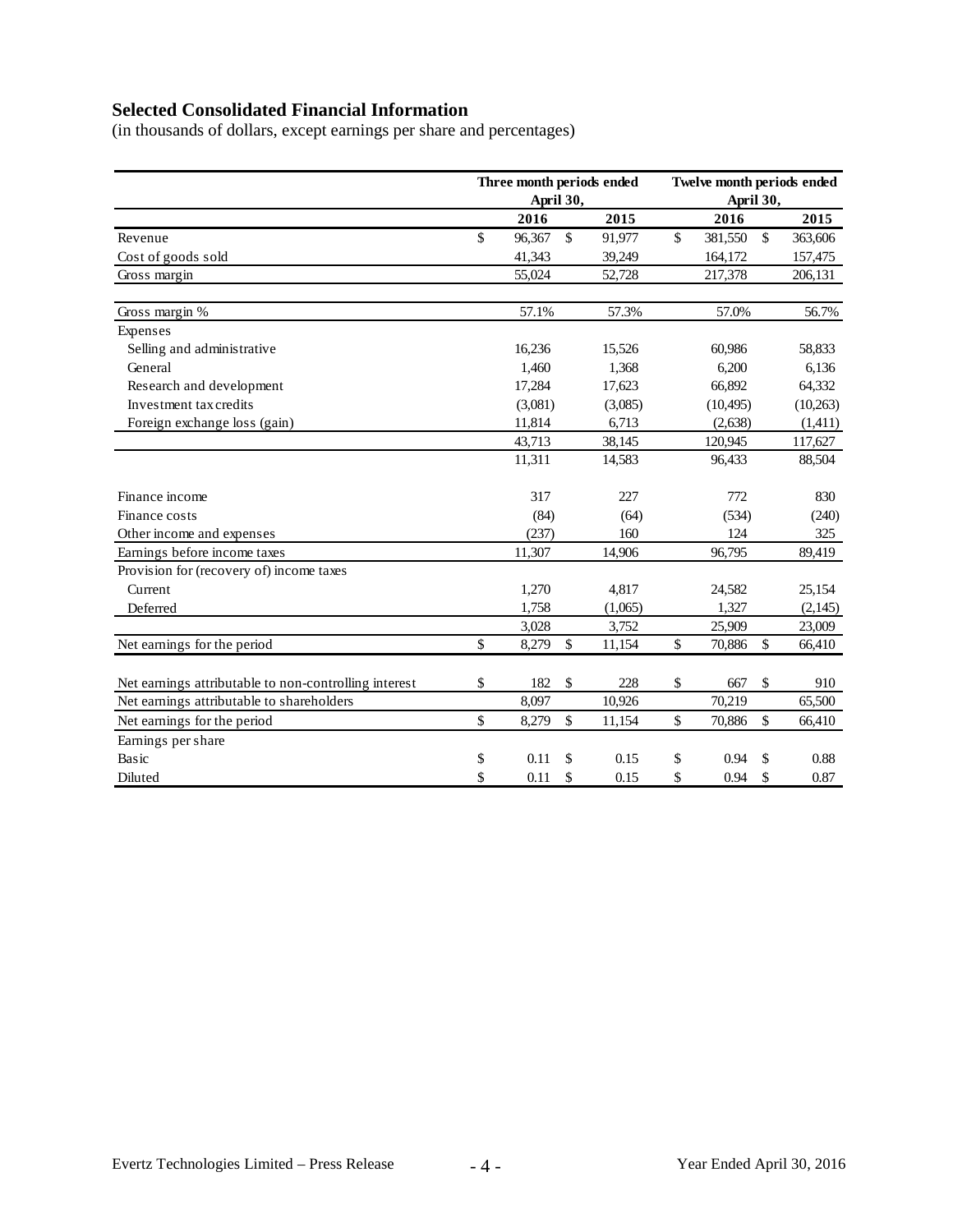|                                           | April 30,     |               | April 30, |              | April 30, |
|-------------------------------------------|---------------|---------------|-----------|--------------|-----------|
|                                           | 2016          |               | 2015      |              | 2014      |
|                                           |               |               |           |              |           |
| <b>Assets</b>                             |               |               |           |              |           |
| Current assets                            |               |               |           |              |           |
| Cash and cash equivalents                 | \$<br>123,102 | $\mathcal{S}$ | 100,681   | \$           | 101,956   |
| Trade and other receivables               | 97,435        |               | 95,403    |              | 87,981    |
| Prepaid expenses                          | 6,307         |               | 8,426     |              | 4,704     |
| Inventories                               | 155,957       |               | 154,259   |              | 134,561   |
| Income tax receivable                     | 4,256         |               |           |              | 1,735     |
|                                           | 387,057       |               | 358,769   |              | 330,937   |
| Property, Plant and Equipment             | 42,971        |               | 49,080    |              | 51,831    |
| Goodwill                                  | 18,286        |               | 18,313    |              | 18,269    |
| Intangible assets                         |               |               |           |              | 243       |
|                                           | \$<br>448,314 | $\mathcal{S}$ | 426,162   | \$           | 401,280   |
| <b>Liabilities</b>                        |               |               |           |              |           |
|                                           |               |               |           |              |           |
| <b>Current</b> liabilities                |               |               |           |              |           |
| Trade and other payables                  | \$<br>49,815  | $\mathcal{S}$ | 44,265    | \$           | 44,888    |
| Provisions                                | 3,563         |               | 2,229     |              | 1,624     |
| Deferred revenue                          | 18,529        |               | 15,427    |              | 10,096    |
| Current portion of long term debt         | 238           |               | 254       |              | 415       |
| Income tax payable                        |               |               | 1.699     |              |           |
|                                           | 72,145        |               | 63,874    |              | 57,023    |
| Long term debt                            | 888           |               | 996       |              | 1,372     |
| Deferred taxes                            | 5,545         |               | 4,432     |              | 6,468     |
|                                           | 78,578        |               | 69,302    |              | 64,863    |
| <b>Equity</b>                             |               |               |           |              |           |
| Capital stock                             | 100,483       |               | 95,708    |              | 92,931    |
| Share based payment reserve               | 13,835        |               | 12,418    |              | 10,217    |
|                                           |               |               |           |              |           |
| Accumulated other comprehensive income    | 1,567         |               | 3,077     |              | 2,966     |
| Retained earnings                         | 250,320       |               | 242,268   |              | 227,364   |
|                                           | 251,887       |               | 245,345   |              | 230,330   |
| Total equity attributable to shareholders | 366,205       |               | 353,471   |              | 333,478   |
| Non-controlling interest                  | 3,531         |               | 3,389     |              | 2,939     |
|                                           | 369,736       |               | 356,860   |              | 336,417   |
|                                           | \$<br>448,314 | \$            | 426,162   | $\mathbb{S}$ | 401,280   |